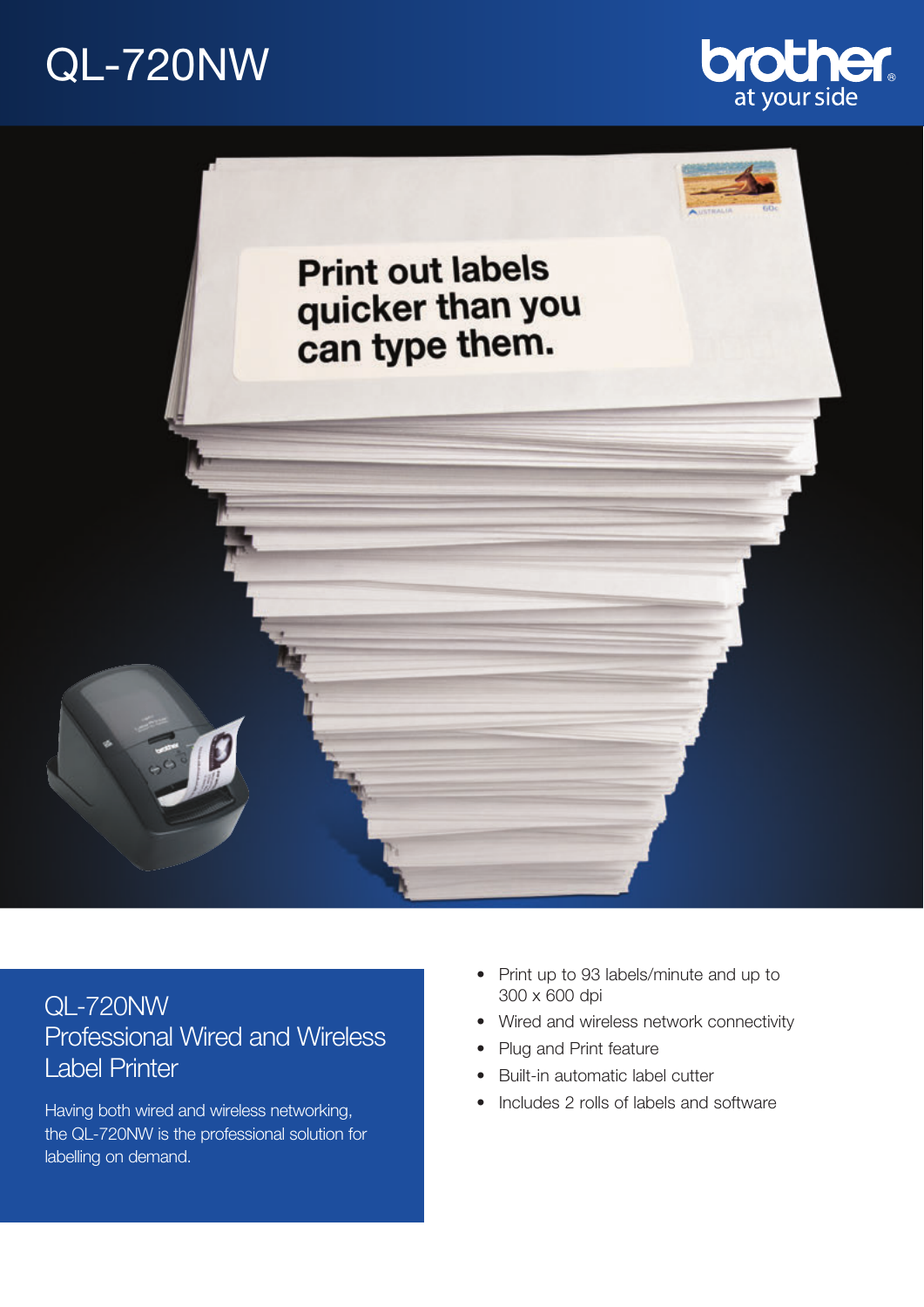

**10/100 Base-TX Network**  Offers the most reliable networking connection for sharing between multiple users.



**Easy to change rolls** Each roll is supplied on a spool that simply slots into the correct position in the printer every time.



**Wireless & USB Interface** Connect to one PC using the USB interface, or multiple PC's using wireless LAN.





**Print labels the size you need** Create labels from 12.7mm up to 1 metre in length, using the built-in automatic cutter.



**Up to 300 x 600 DPI print resolution** Produce easy-to-read labels with crisp text and high quality graphics.



**Up to 93 labels/minute\*\*** If you are printing one or several labels at a time, the QL-720NW will have them ready in just a few seconds.

### **Give your company a professional image**

Achieve a more professional finish and improve office efficiency through the use of labelling.

Envelopes, packages and parcels can be professionally addressed using one of the many sizes of label available, and can even include your business logo if required. Within your organisation, ensure important information can be located quickly through the clear identification of files, folders, CD and DVD discs.

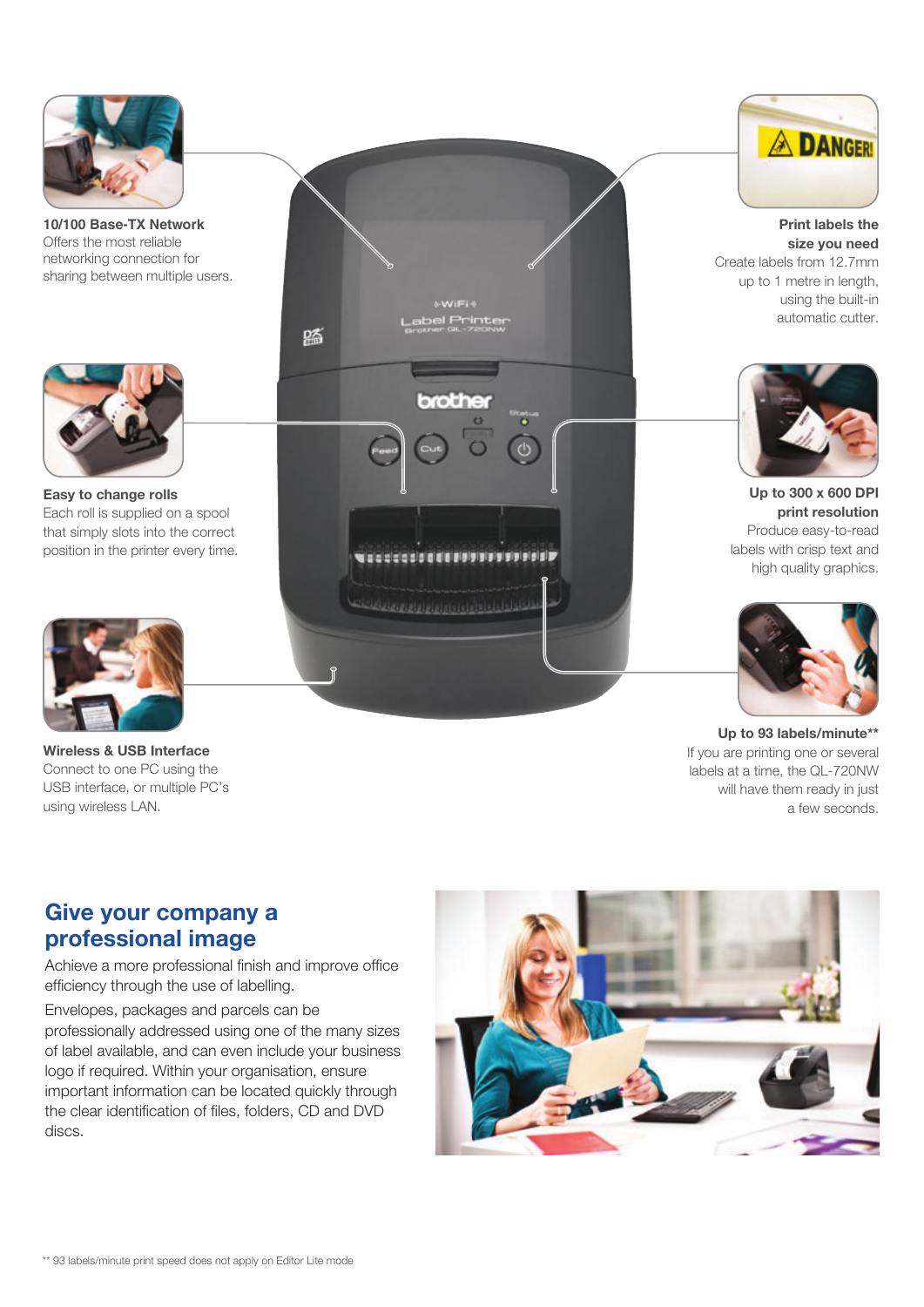# **Professional built-in wired & wireless networking**

Networked devices offer much more flexibility than a single user solution. Multiple users can now connect to one machine, so all can benefit by producing professionally printed, customised labels whenever required. By offering both wired and wireless networking as standard, the label printer can be placed anywhere within your organisation.





## **P-touch Editor Lite LAN**

This networked label design software is easy to set up and use. Simply copy the files to a shared network drive that all users have access to, and when first run it will automatically find the networked QL-720NW and place a shortcut on the user's PC. No printer driver or software needs to be installed on each user's PC.

#### **P-touch Editor 5**

This professional label design software offers integration with Microsoft Word, Excel and Outlook so you can print labels directly from these applications. Simply highlight the address, text or information you require, then click the "P-touch" icon in the toolbar to print your label immediately. Barcodes, graphics, frames and other information can be added to your labels, whatever your requirements may be.



#### **Brother iPrint & Label**

With the free Brother iPrint & Label app, you are now able to quickly and easily create and print labels directly from your iOS or Android device to your Brother QL-720NW. Available through your device's app store.

| <b>Carlos della</b> |                          |                                    |                                     |                                      |          |   |
|---------------------|--------------------------|------------------------------------|-------------------------------------|--------------------------------------|----------|---|
|                     |                          |                                    |                                     |                                      |          |   |
| <b>SHEAT</b>        | <b><i>St. Labour</i></b> |                                    |                                     |                                      |          |   |
| <b>Suite Daire</b>  | If indicate              | <b>SHAKE TABLE</b>                 | <b><i><u>The Artists</u></i></b>    | <b>Made Trans-</b>                   | $\cdots$ | - |
|                     | 61,676                   | w                                  | <b>Brainer &amp; Alvaso</b>         | <b>Antiqu'dis / Glass</b>            |          |   |
|                     | 816.8                    |                                    | <b>Belley G.S. Hinkiller</b>        | Analysi M. Aliabi Avenue III.        |          |   |
|                     | $^{}$                    |                                    | <b>Authoritie Metallis</b>          | Analyse Mi 44000 Store 12            |          |   |
|                     | 414.44                   | -                                  | <b>Brodley Ha (Mille) at carine</b> | <b>Brother AC striple</b>            |          |   |
|                     |                          |                                    | <b>Bullet Is 400000 spin</b>        | <b>Business Inc. withink</b>         |          |   |
|                     | e.                       | -                                  | Modifier VA ARTISTERS parts         | <b>Brother Int edited</b>            |          |   |
|                     | $4 - 4$                  |                                    | <b>Brother In ASSISTED skills</b>   | <b>Bullet &amp;C (2008)</b>          |          |   |
|                     | $^{**}$                  |                                    | <b>Broffee VA RESIDENT AREA</b>     | <b>Broker &amp;C which</b>           |          |   |
| m                   | si in                    | Inch State                         | <b>Brillian AL 4074034 cares</b>    | Bullet 60 (008)                      |          |   |
| <b>MACH</b>         | 4.3                      | -                                  | <b>Bollard, 47504 anti-</b>         | dealer 60 stille                     |          |   |
|                     | m                        | ÷                                  | Motive-AL ASTRON-carrier            | <b>Bullet IC-1408</b>                |          |   |
| <b>SERVICE</b>      | di si                    | w                                  | <b>Brillian AL AGNESS paints</b>    | <b><i><u>Index IC settle</u></i></b> |          |   |
| som in              | $\cdots$                 | ÷                                  | Middles via Aschedo colora:         | <b>Bullet M. Entre</b>               |          |   |
| --                  | 4.4                      | ÷                                  | Modified Hits Antiques unless:      | <b>Butter bil sidde</b>              |          |   |
|                     | a i                      | <b>MARK</b>                        | Modifier His Filish paints          | dealing to invisionize to            |          |   |
| ÷                   | $\frac{1}{2}$            | <b>Mind</b> er                     | <b>BANKIN RAVANA</b>                | Bruthar for mylde bruss rin          |          |   |
| <b>MAG</b>          | ia li                    | <b>Hills</b>                       | <b>Brahamerica content</b>          | <b>Authorized sides</b>              |          |   |
| <b>MARINE</b>       | $-0.1$                   | <b>INCOME</b>                      | <b>Business Fellin Joseph Car</b>   | <b>Butter to viter</b>               |          |   |
| --                  | <b>BOAT</b>              | <b>IN CALL</b>                     | <b>BURGHELL LOCALLY</b>             | <b>Author</b> fo <sup>r</sup> of the |          |   |
|                     | $-10$                    | m                                  | MARINA PRES ANDERS CONT.            | domestic cities.                     |          |   |
|                     | <b>ALCO</b>              |                                    | <b>MORALINE LIGHT</b>               | doctor to crite.                     |          |   |
|                     | 14.1                     | <b>DESIGN</b>                      | <b>Business Fell Load At</b>        | <b>Bushar Mr Life:</b>               |          |   |
|                     |                          | 44,000                             | <b>Brother FART OR</b>              | Analyse W. Service Assets (B)        |          |   |
|                     | s.                       |                                    | <b>Business FART, JACOBLIN</b>      | Brother W. Golde, August 16.         |          |   |
|                     | 1.14.8                   | <b><i><u>START OF STAR</u></i></b> | <b>Bullion HAT LORRISON</b>         | dealing to solide from 10            |          |   |
|                     | 808.8                    | <b>SEA LUE</b>                     | <b>Bullet Wilmiteria</b>            | dealer to stake hum 10.              |          |   |
|                     | als:                     |                                    | <b>Brother HPS medalling</b>        | Monitor for shade dozes 10           |          |   |

#### **Brother Software (BR Admin Light)**

Currently used by network administrators to configure Brother inkjet and laser printers, this powerful software can now also be used to set-up and install the QL-720NW onto your corporate network, making one solution for all Brother networkable products.